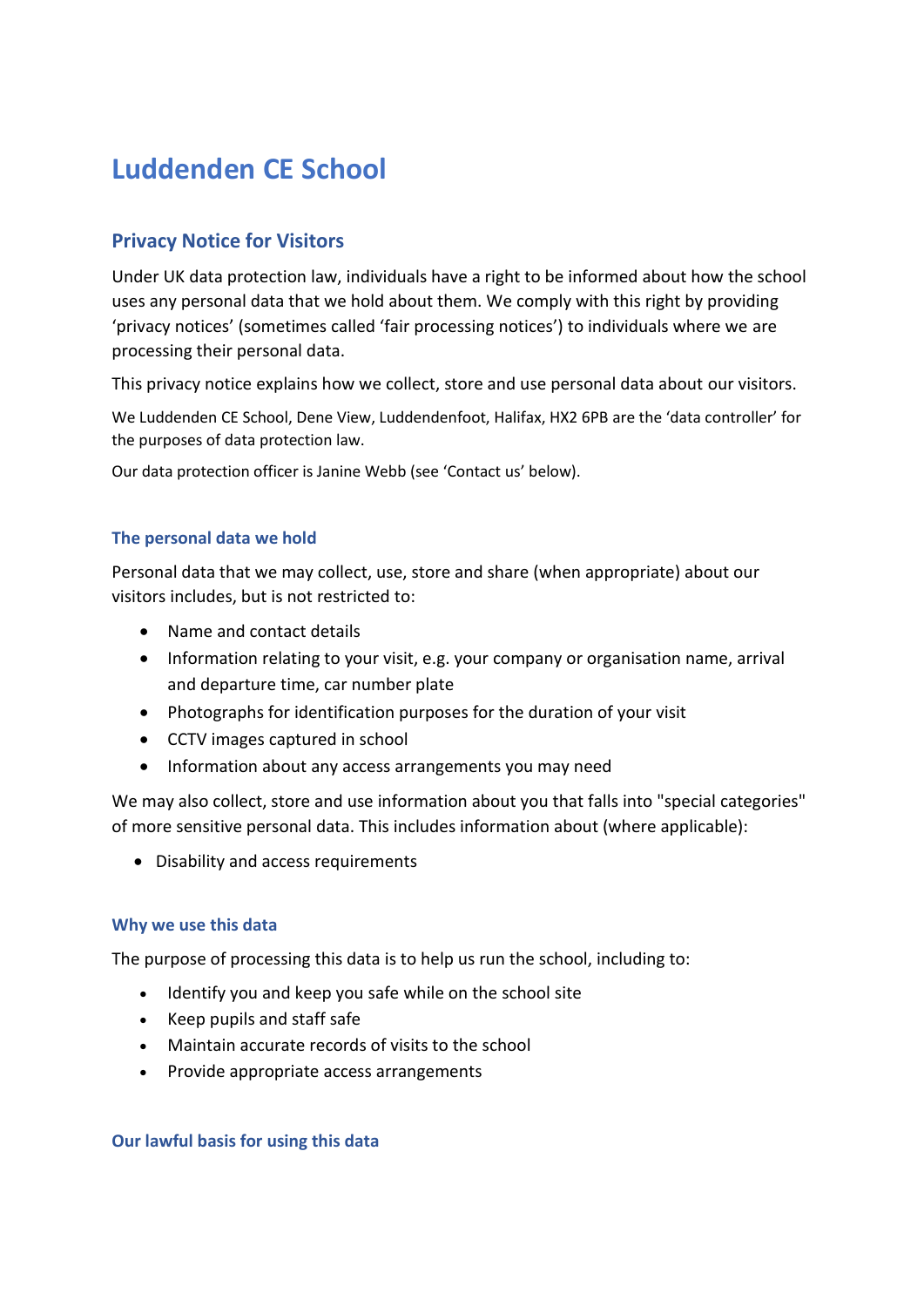We only collect and use personal information about you when the law allows us to. Most commonly, we process it to comply with our legal obligation to keep our pupils, staff and visitors safe while on the school premises.

Less commonly, we may also use personal information about you where:

- We need it to perform an official task in the public interest
- We have obtained consent to use it in a certain way
- We need to protect someone's vital interests (save your life, or someone else's)

Some of the reasons listed above for collecting and using personal information about you overlap, and there may be several grounds which justify the school's use of your data.

Where we process special category data we will identify both a lawful basis and a separate condition for processing under UK GDPR Article 9.

## **Collecting this information**

Whilst the provision of the majority of personal data is mandatory, some of it is provided to the school on a voluntary basis. In order to comply with the UK data protection requirements, the school will inform you whether you are required to provide certain information or if you have a choice.

When collecting data, the school will inform you if your consent is needed. Where consent is required, the school will provide you with specific and explicit information with regards to the reasons the data is being collected, how the data will be used and how consent can be withdrawn

### **How we store this data**

We will keep your personal data while you are visiting our school. We may also keep it beyond this, if necessary, to comply with our legal obligations. Our data protection policy sets out how long we keep information about visitors.

We have put in place appropriate security measures to prevent your personal information from being accidentally lost, used or accessed in an unauthorised way, altered or disclosed. We will dispose of your personal data securely when we no longer need it.

A copy of our record retention schedule/records management policy is available on the school website.

### **Data sharing**

We do not share information about visitors with any third party without their consent unless the law and our policies allow us to do so. Where it is legally required, or necessary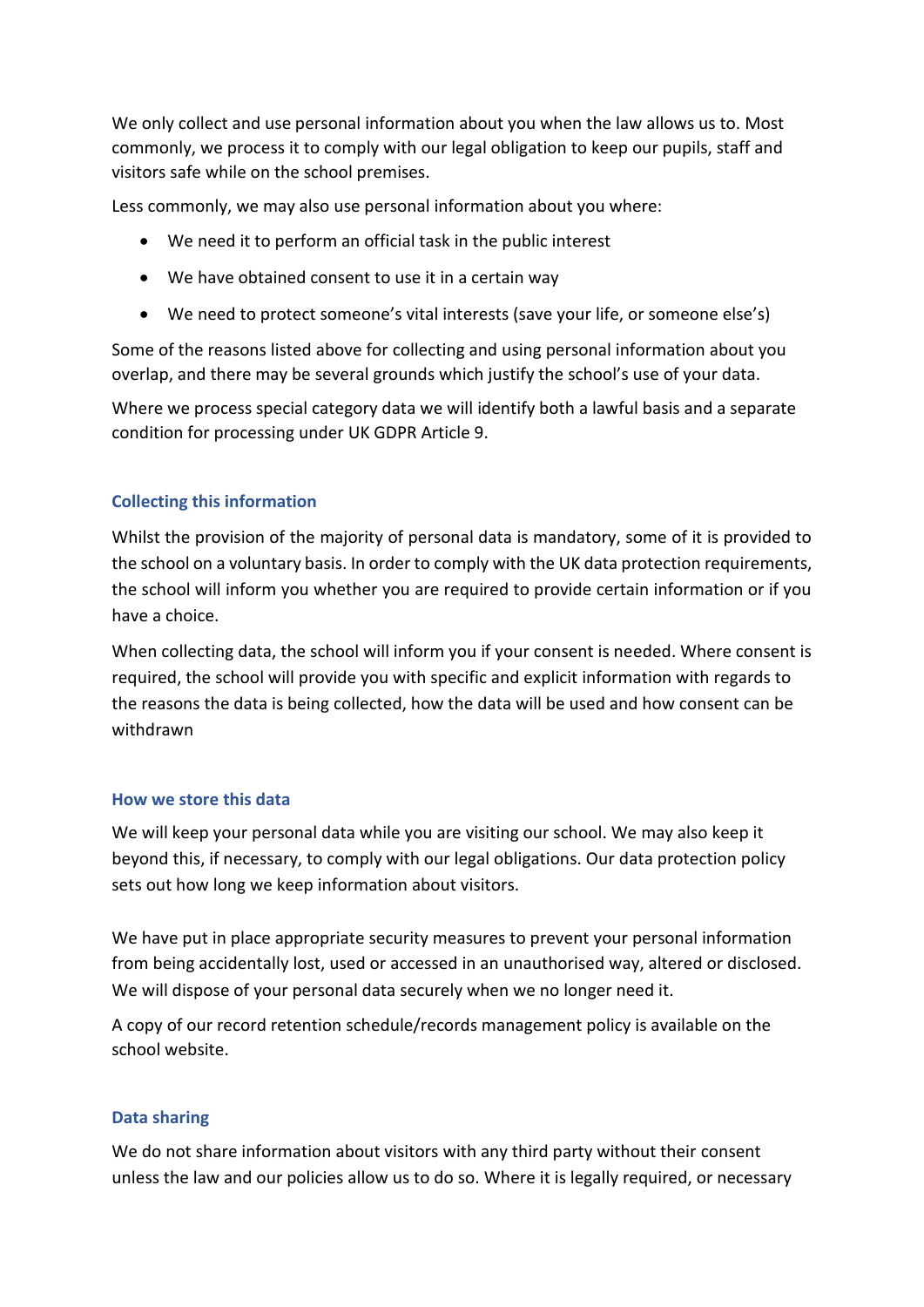(and it complies with data protection law) the school may share personal data with organisations such as the Local Authority, the Department for Education or health organisations and professionals.

# **Transferring data internationally**

Where we transfer personal data to a country or territory outside the European Economic Area, we will do so in accordance with data protection law.

### **Requesting access to your personal data**

Under data protection legislation, you have the right to request access to information about you that we hold. To make a request for your personal information, contact the DPO or the school.

You also have the right to:

- to ask us for access to information about you that we hold
- to have your personal data rectified, if it is inaccurate or incomplete
- to request the deletion or removal of personal data where there is no compelling reason for its continued processing
- to restrict our processing of your personal data (i.e. permitting its storage but no further processing)
- to object to direct marketing (including profiling) and processing for the purposes of scientific/historical research and statistics
- not to be subject to decisions based purely on automated processing where it produces a legal or similarly significant effect on you

If you have a concern or complaint about the way we are collecting or using your personal data, you should raise your concern with us in the first instance or directly to the Information Commissioner's Office at <https://ico.org.uk/concerns/>

For further information on how to request access to personal information held centrally by DfE, please see the 'How Government uses your data' section of this notice.

### **Withdrawal of consent**

Where we are processing your personal data with your consent, you have the right to withdraw that consent. If you change your mind, or you are unhappy with our use of your personal data, please let us know by contacting the school office.

### **Complaints**

We take any complaints about our collection and use of personal information very seriously.